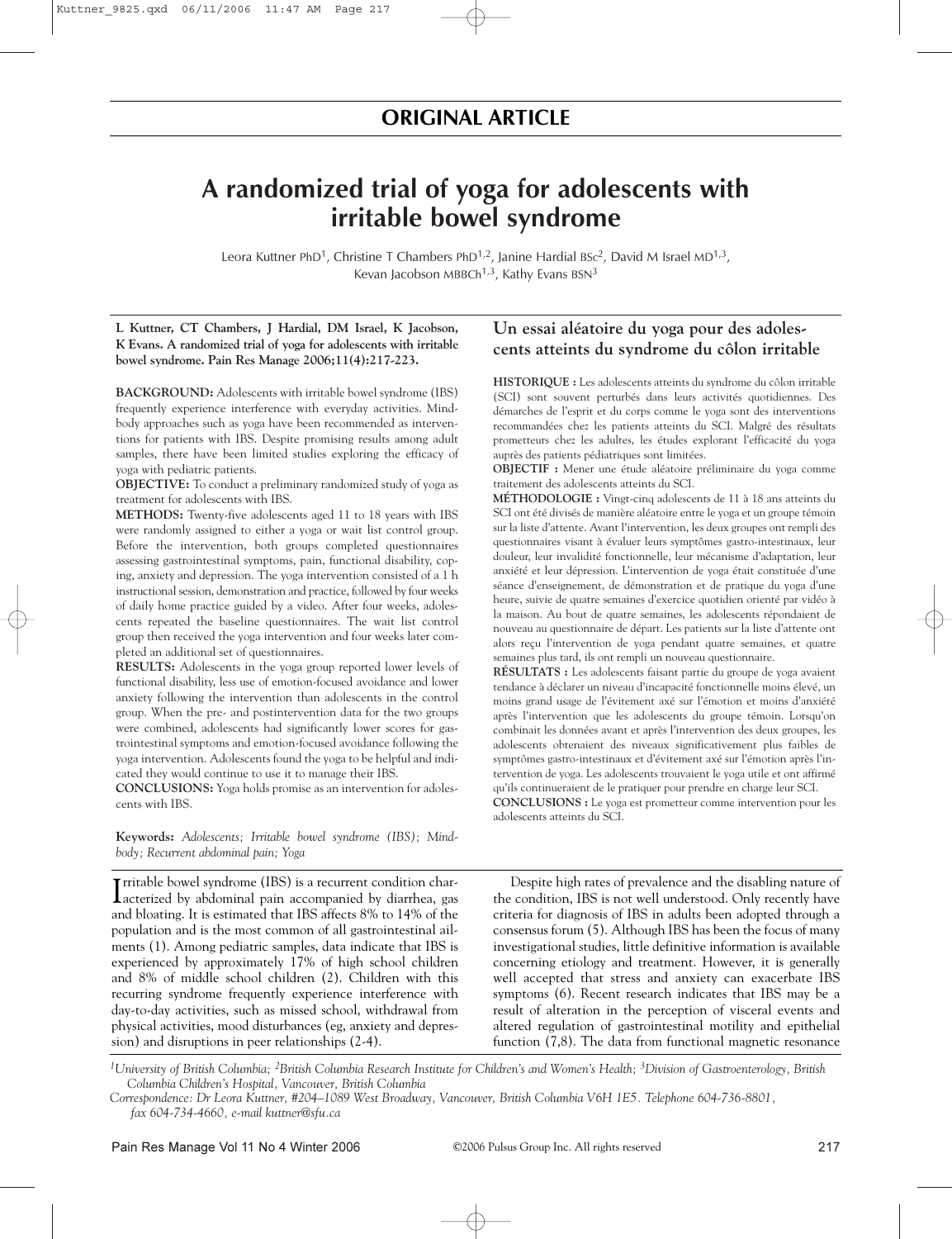imaging studies (9) suggest that IBS patients differ from healthy controls in that those with IBS show an activation of pain amplification regions with no activation of inhibitory pain areas, leading to visceral hypersensitivity. Mayer (9) suggests a disruption model for intervention with this brain-gut axis in which pain persistence is disrupted by either pharmacology or mind-body therapies, such as hypnosis. While the exact mechanism leading to the clinical entity of IBS is not fully known, it is clear that both physiological and emotional factors are integrated in a complex way to modulate the symptoms in any given individual.

Many different interventions have been recommended to manage IBS, including nutrition, exercise, medication, behaviour modification and emotional support (1). Little research, however, has systematically examined these interventions among pediatric patients. As a result, no reliable evidencebased treatment intervention exists to help children and adolescents with IBS alter their maladaptive patterns, reduce pain and distress, and increase participation in daily living activities.

Recently, mind-body approaches such as hypnosis have been recommended as holding considerable promise as meaningful and cost-effective interventions for adult patients with IBS (10). Mind-body approaches also include tai-chi, meditation and yoga, among others. Yoga is one of the most commonly practiced mind-body practices, with an estimated 15 million American adults having used yoga in the past year (11). Nearly 50% of adults who have used yoga report that they have used it to manage a health condition (11). Of the various forms or systems of yoga that have evolved over the centuries, the more active form of yoga, Hatha yoga, involves physical poses and controlled breathing. One of the most common forms of Hatha yoga practiced in North America is Iyengar. The main component of the practice of Iyengar is the poses, or, in Sanskrit, 'asanas'. In essence, a person will assume a number of stationary poses that use contraction and relaxation of different muscles to create specific body alignments (12). The physical postures with breathing and meditative techniques involved in yoga are intended to reduce anxiety, improve body tone and increase feelings of well-being (13).

An increasing number of studies have examined the effectiveness of yoga among adults for managing painful conditions such as migraine (14,15), carpal tunnel syndrome (16), osteoarthritis (17) and multiple sclerosis (12), as well as other health conditions, such as asthma (18), hypertension (19) and chronic low back pain (20). After 16 weeks of Iyengar yoga, Williams et al (20) found a significant decrease in pain and functional disability associated with chronic back pain. Among adult patients with IBS, yoga was recently found to decrease bowel symptoms and anxiety, and enhance parasympathetic reactivity (21).

Of the limited research involving pediatric samples, yoga has been used to improve posture among children with physical malformations (22) and to treat anxiety in child and adolescent psychiatric patients (23). Yoga has been found to improve children's hyperactive and inattentive behaviour, selfesteem and relationship quality with parents (24). Additionally, Telles and Srinivas (25) found yoga to decrease physiological anxiety among children with vision impairments. Similarly, Jain et al (26) found that yoga exercises in adolescents who had childhood asthma resulted in an increase in pulmonary function and exercise capacity. A published abstract by Raghavan et al (27) reported the results of a four-month yoga protocol among a small group of young adults (aged 15 to 22 years) with IBS. They found decreased illness perception and increased general well-being, but no direct improvements in IBS symptoms. However, the results of this preliminary study were based on the randomization of a total of only seven IBS patients to either a yoga intervention or wait list control group, and no statistical analyses were reported. Anecdotal reports of the use of yoga with children with IBS in our clinical practice suggest the potential for efficacious outcomes; however, controlled research is needed to systematically examine yoga as a potential treatment for IBS.

The purpose of the present study was to determine whether an instructional session in yoga followed by four weeks of daily yoga practice using a video of selected yoga poses (asanas) for abdominal comfort would result in a reduction in pain, gastrointestinal symptoms and functional disability (primary outcomes) among adolescents with IBS when compared with a wait list control group. In addition, the effects of yoga on pain coping, anxiety and depression were also explored (secondary outcomes). It was expected that adolescents who received the yoga treatment would report lower scores in each of these domains following the yoga interventions when compared with those in the control group.

# METHODS

#### Participants

Adolescents were recruited from either the gastroenterology clinic at the local children's hospital (n=9) or through the community via posters (n=19). Participants had to self-identify as having abdominal pain and meet criteria for IBS via telephone screening to be eligible to participate in the study. The university and hospital ethical review committees approved the study.

Twenty-eight adolescents (eight boys and 20 girls) between the ages of 11 and 18 years (mean age 14.15±1.95 years) who met the Rome I criteria for IBS (28) were enrolled in the study and were randomly assigned to either the yoga intervention group (n=14; 12 girls and two boys) or the wait list control group (n=14; eight girls and six boys). The Rome I criteria for IBS were applied given concerns that the Rome II criteria are unnecessarily restrictive for research and practice (29). The average age of those in the yoga group and control group was 14.36±2.10 and 13.83±1.89 years, respectively. Of those in the yoga group, 13 self-identified as Caucasian and one as First Nations. Three boys dropped out of the control group and were excluded from analyses, resulting in a final sample size of  $n=11$  for the control group, which included nine Caucasians, one Asian and one Indo-Canadian. This sample size was calculated to be sufficient to detect large effects sizes for between-groups analyses and moderate-to-small effects sizes for the within-subjects analyses (30).

#### Measures

Pain intensity: Adolescents provided a rating of their general level of pain intensity over the past month using a 0 to 10 numeric rating scale.

Gastrointestinal symptoms: Adolescents rated their level of IBS symptoms (eg, diarrhea and bloating) over the last month using a checklist developed by Blanchard and Scharff (31). Total symptom scores ranged from 0 to 3.

Functional Disability Inventory (32): The Functional Disability Inventory is a 15-item questionnaire for school-age children and adolescents that assesses levels of pain- and illness-related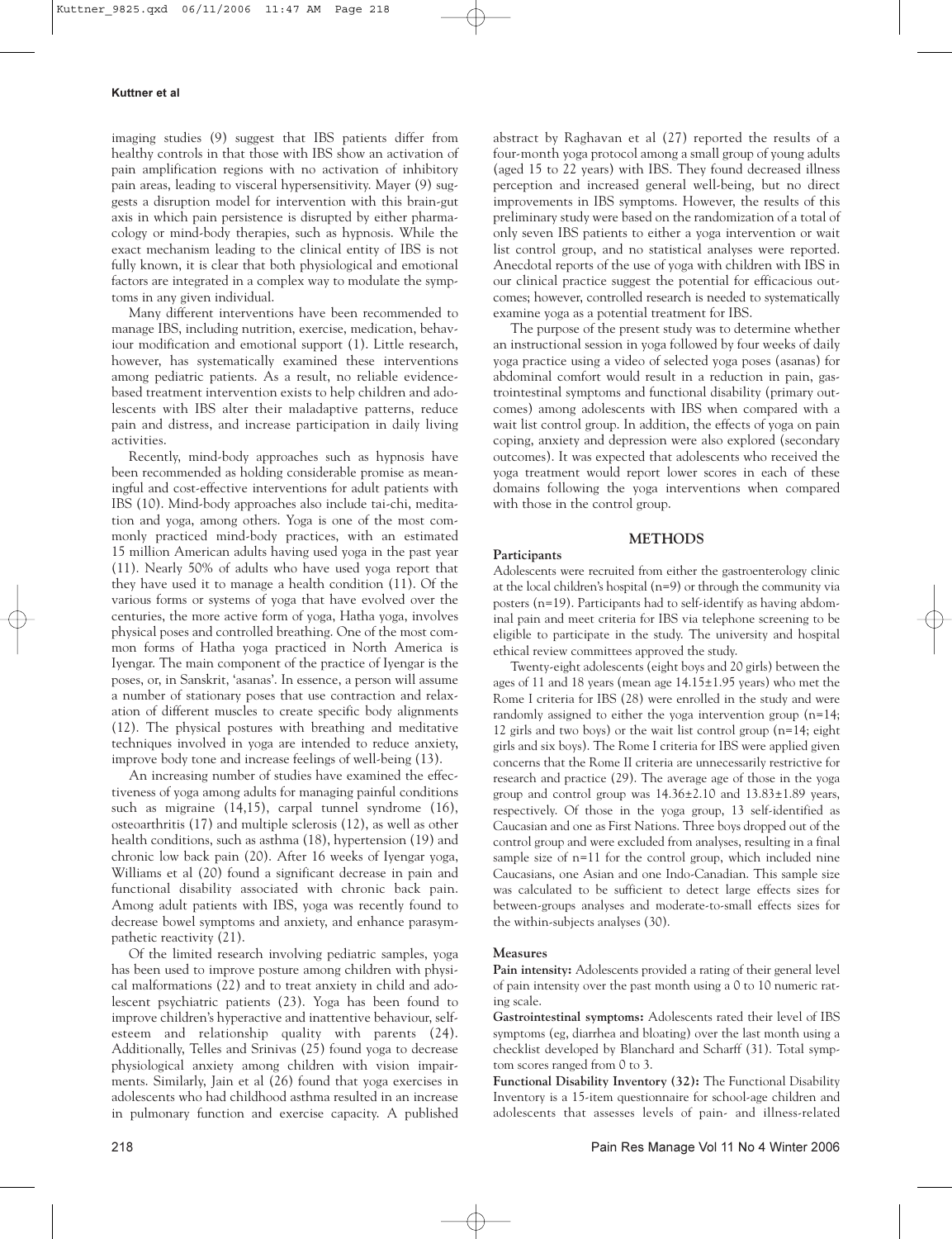interference with activities of daily living. Items are rated on a five-point scale  $(0 = 'none'$  and  $4 = 'impossible'$ ). A total score (ranging from 0 to 60) is obtained by summing item responses.

Pain Coping Questionnaire (33): The Pain Coping Questionnaire is a 39-item questionnaire validated for use with children and adolescents in assessing pain coping strategies. Items are rated on a five-point scale  $(0 = 'never'$  to  $4 = 'very often').$ Factor analyses support an underlying structure of three scales: Approach Coping (eg, information seeking and problem-solving), Distraction (eg, behavioural distraction and cognitive distraction) and Emotion-Focused Avoidance (eg, externalizing, internalizing). Scores for each of the three scales (ranging from 0 to 4) were obtained by averaging responses to appropriate items.

Revised Child Manifest Anxiety Scale (34): The Revised Child Manifest Anxiety Scale is a 37-item measure of anxiety symptoms in children and adolescents. Items are rated as present or absent. A total anxiety score (ranging from 0 to 31) is calculated by summing the number of anxiety items endorsed as present (items from an additional six items assessing response style are not included in the total anxiety score).

Children's Depression Inventory – Short Form (35): The Children's Depression Inventory – Short Form is a 10-item questionnaire. For each item, children select from among three statements the one that best describes how they have been feeling in the last two weeks. Scores are assigned from 0 to 2. A total score (ranging from 0 to 20) is obtained by summing item responses.

#### Procedure

A structured telephone screening by a trained research assistant was conducted with each adolescent and one of their parents to confirm eligibility for the study (ie, age 11 to 18 years, meeting diagnostic criteria for IBS, English-speaking, with a television and video cassette player at home). Subsequently, adolescents were randomly assigned to either the yoga intervention or wait list control group using a sequence of randomly determined numbers. On the day of the intervention, informed written consent was obtained from parents and written and verbal assent was obtained from adolescents. Adolescents in both groups provided basic demographic information (ie, age, sex and ethnicity) and completed a series of questionnaires consisting of the measures described above.

After completing the questionnaires, the yoga group participated in a 1 h instructional session that included verbal instruction, videotaped and live demonstration, and assisted practice with a yoga teacher (certified in Hatha and Iyengar). The yoga intervention consisted of a brief introduction to yoga as well as watching and participating in the yoga video program. In the video, a yoga teacher and two adolescents demonstrated a series of poses that required a total of 10 min to complete. All participants were given the same poses and breathing instructions (Table 1), selected for the purported easing and self regulation on the abdomen and bowel. The series began with lying prone using focused abdominal breathing, and proceeded through a series that included poses known as the cat, the child, the bridge, sitting twists and standing forward bend, all accompanied by regulated deep relaxed breathing, while attuning to abdominal sensory changes and releasing tension. If pain was experienced the participants were instructed "to notice how your belly feels during the pose". The instructor often gave the adolescents cues to focus on where they currently felt or tended to feel pain. Examples included: "Take a deep breath in and as you exhale, begin to let the pain out" and "rub your hands together making them warm and put them on your body where you feel pain or tightness." (Copies of the yoga video are available to patients and professionals from the first author at a cost of \$25 per video to cover dubbing and postal charges.) This yoga video, designed by the authors for adolescents with IBS, was provided to each adolescent to take home for daily practice over four weeks. Adolescents in the wait list group were asked to manage their IBS as they typically would during this fourweek period. Adolescents in both groups completed the same questionnaires at baseline at the end of the four-week period. The wait list group subsequently received the yoga intervention and completed a final set of questionnaires following their four weeks of home practice.

Adolescents were asked to rate, using a series of 0 to 10 scales, how frequently they practiced the yoga ( $0 = 'never'$  to  $10 = 'every$ day'), how helpful they found the yoga ( $0 = \text{`not at all' to } 10 =$ 'extremely'), how enjoyable they found the yoga (0 = 'really didn't like it' to  $10 = 'really$  liked it'), and how easy the yoga was to do  $(0 = 'very hard' to 10 = 'very easy')$ . Adolescents were asked to indicate (by answering 'yes' or 'no') whether they planned to continue using yoga to manage their IBS. Adolescents were also asked open-ended questions regarding perceived areas of improvement and barriers to regular yoga practice.

It is noted that, due to the small sample size and to maximize data, missing values were replaced with mean values (36) for the group, if the participant was missing item responses that precluded calculation of questionnaire scores. A total number of 21 missing data points across participants were substituted. Data were excluded when the number of missing items on a questionnaire exceeded 20%. As a result, data were not available for two participants for depression and one participant for anxiety at baseline, and one participant in the wait list group for depression at the second follow-up (postintervention).

#### **RESULTS**

A series of independent sample  $t$  tests for the continuous measures (eg, child's age) and a series of  $\chi^2$  analyses for the categorical measures (eg, child's ethnicity) were conducted to examine group differences in demographic characteristics of the two groups. There were no significant group differences (P>0.10) for any of the variables, indicating that the random assignment was successful in ensuring equivalency in the demographic characteristics of the two groups. However, when t tests were conducted to examine equivalency in the responses to the various baseline questionnaires, a significant difference in pain intensity between the two groups was found (Table 2), with the wait list group reporting on average higher levels of pain intensity in the preceding month than the yoga group. There were no other significant group differences in the baseline measures. As a result of the significant difference in pain intensity at baseline, the possibility of including pain intensity as a covariate in subsequent analyses was explored. Because no differences in the outcome of the analysis emerged, whether pain intensity was used as a covariate or not, the results of the analysis without the covariate are presented below, for simplicity. However, given the difference at baseline, pain intensity was omitted as an outcome variable in the comparison of the two groups following the intervention.

The means and standard deviations for the adolescents' scores on the various follow-up questionnaires after the yoga group had received the intervention also appear in Table 2. A multivariate ANOVA was used to examine group differences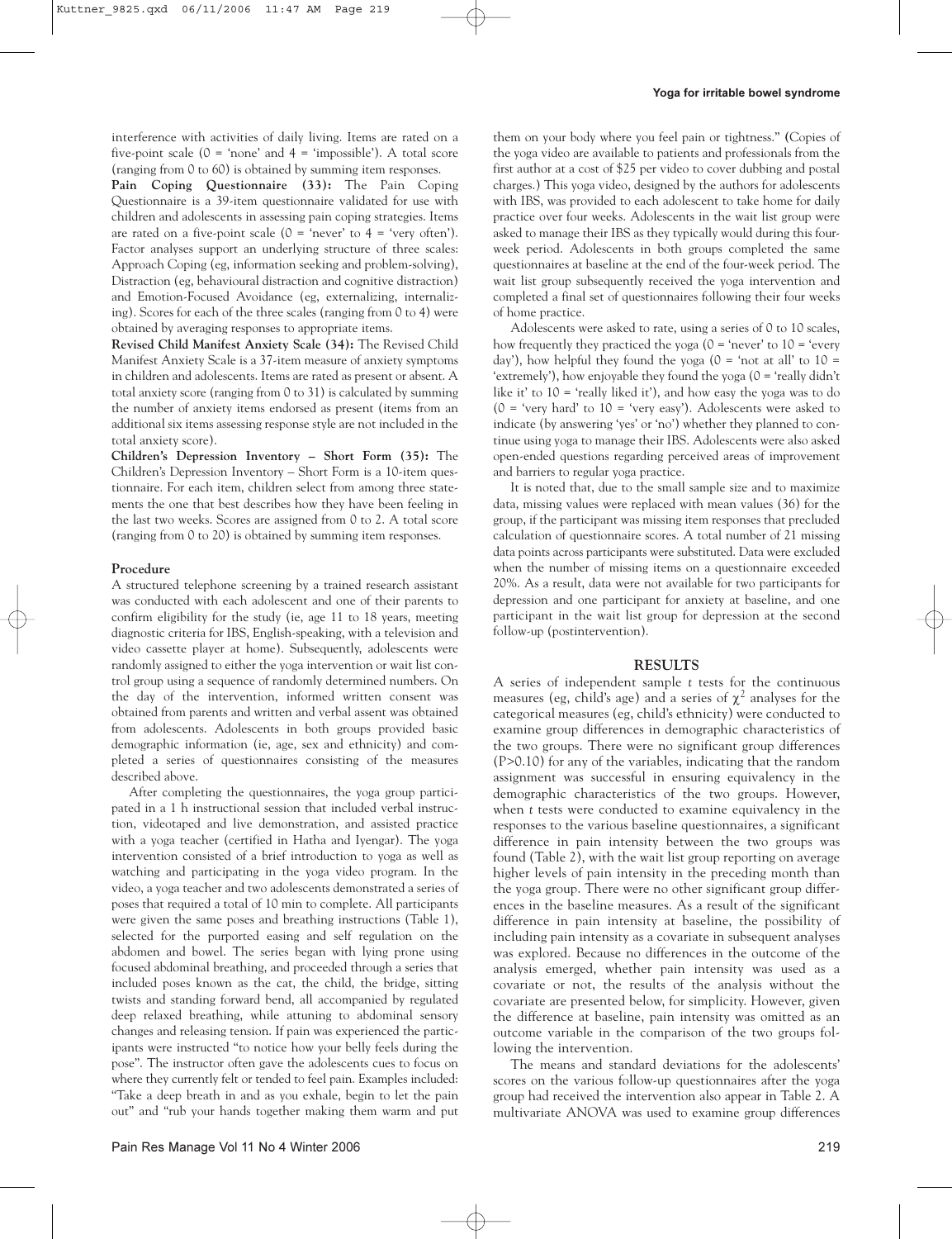## TABLE 1 Summary of yoga poses and breathing instructions

| Sanskrit/English Name             | <b>Position description</b>                                       | <b>Breathing instructions</b>                       | <b>Duration</b>      |
|-----------------------------------|-------------------------------------------------------------------|-----------------------------------------------------|----------------------|
| Savasana/Corpse pose              | Lying on back with knees bent                                     | Deep breath in, filling your body with              | 7 breaths            |
|                                   |                                                                   | breath, exhale to help the pain move out            |                      |
| Jathara Parivart-anasana/         | Lying on back, knees to chest                                     | None specifically                                   | Unspecified          |
| Intense abdominal twist           | and rock from side to side                                        |                                                     |                      |
| Paranamuktasana/Knees to chest    | Lying on back, hug bent legs, bring                               | Hug legs, take a deep inhalation,                   | Unspecified          |
|                                   | forehead and knees towards each other                             | exhale bringing knees and forehead together         |                      |
| Savasana variation/Corpse pose    | Lying on back with knees bent,                                    | Deep inhalation, exhale, lift head up for two       | 3 breaths            |
|                                   | arms clasped behind head. Lift head                               | breaths, put head down on last exhalation           |                      |
| Jathara Parivart-anasana/         | Lying on back, arms spread like                                   | Breathe in and let both knees roll gently           | 2 breaths each side  |
| Intense abdominal twist with arms | airplane wings, knees roll to right and left                      | to the right (and left)                             |                      |
| Bidalsana/Cat posture             | On all fours, round back, raise belly,                            | Breathe out. If it feels good,                      | 6 times              |
|                                   | release, arch back, look upwards, curl                            | raise your belly up and when you release            |                      |
|                                   | back again like a cat                                             | your lungs fill automatically, breathe out.         |                      |
|                                   |                                                                   | As you arch your back, breathe in                   |                      |
| Balasana/Pose of the child        | On all fours bring bottom to heels, head<br>on the floor          | Breathe easily and fully as your body<br>rebalances | Unspecified          |
| Baddha Konasana (with rocking)/   | Sitting, soles of feet together, grab                             | Keep your breath full and easy                      | Unspecified          |
| Bound ankle pose                  | ankles/shins and rock from side to side                           |                                                     |                      |
| Parivritta Sukhasana/Comfortable  | Sitting tall, make spine long, place                              | Inhale deeply when placing hand                     | Hold for 3 breaths   |
| simple crossed legs with a twist  | right hand on floor behind, turn to the                           | behind and exhale when turning and                  | each side            |
|                                   | right and place left hand on right leg                            | and putting hand on other leg                       |                      |
| Adhomukha Baddhakanasana/         | Sitting, hold onto feet, lengthen                                 | Inhale to lengthen your spine                       | 3 to 4 breaths when  |
| Seated bound ankle pose           | through spine, exhale and roll forward;<br>let head hang down     |                                                     | head is down         |
| Tadasana (with arms swinging)/    | Standing firmly grounded, feet wider                              | No specific instruction given                       | Unspecified          |
| Mountain pose                     | than hips, swing hands around body                                |                                                     |                      |
| Parsvaparvatasana in Tadasana/    | Standing, lift arms over head,                                    | Breathe in as you clasp fingers,                    | 4 each side          |
| Mountain pose with stretched      | clasp fingers and stretch tall.                                   | exhale, breathe in when at centre and               |                      |
| arms and side bend                | Fold over to one side, return to centre<br>and fold to other side | exhale from side to side                            |                      |
| Tension release                   | Hands at side, shaking to let any<br>tension go                   | No specific instruction given                       | Unspecified          |
| Uttanasana/Standing               | On softly bent knees, drop chin                                   | Take 3 full breaths (in forward bend)               | Stay in forward bend |
| forward bend                      | to chest fold down forward.                                       |                                                     | for 3 breaths        |
|                                   | Move head from side to side                                       |                                                     |                      |
| Badasana/Bridge pose              | Lying on back with knees bent,                                    | Inhale deeply when arms placing arms                | Hold inclined bridge |
|                                   | place arms at side, raise hips to                                 | at sides and exhale as you raise your hips          | for 2 to 3 breaths   |
|                                   | make an inclined bridge                                           |                                                     |                      |
| Pavanamuktasana/                  | Embrace legs and curl one at a time                               | No specific instruction given                       | Unspecified          |
| Holding knee to chest             | and bring head and knees together                                 |                                                     |                      |
| Savasana (modified with knees     | Lying on your back let bent knees                                 | Make sounds with out-breath                         | 10 breaths           |
| bent to enhance comfort/          | rest against each other, hands where                              | creating good energy                                |                      |
| Corpse pose                       | they feel comfortable and make                                    |                                                     |                      |
|                                   | sounds "ah", "oo", with eyes closed                               |                                                     |                      |

on these measures. Although the convention for statistical significance is a cut-off of P<0.05, given the exploratory and preliminary nature of the present study, differences significant at P<0.10 or less were considered to be reflective of statistical trends worthy of interpretation as is commonplace for preliminary or pilot studies. For example, Garfinkel at al (16) conducted a pilot study examining the efficacy of yoga as a treatment for carpal tunnel syndrome; they set the significance level at P<0.10 and interpreted their results as meaningful statistical trends worthy of further study.

As shown in Table 2, adolescents who received the yoga intervention tended to report lower levels of functional disability  $(F[1,23]=3.52, P=0.073)$ , lower levels of emotionfocused avoidance (F[1,23]=3.13, P=0.09) and lower levels of anxiety  $(F[1,23]=3.134, P=0.09)$  than adolescents in the control group. There were no group differences in adolescents' use of approach coping (F[1,23]=0.026, P=0.87), distraction strategies (F[1,23]=1.58, P=0.22), depression (F[1,23]=1.26, P=0.27) or overall gastrointestinal symptoms over the fourweek period (F[1,23]=1.90, P=0.18).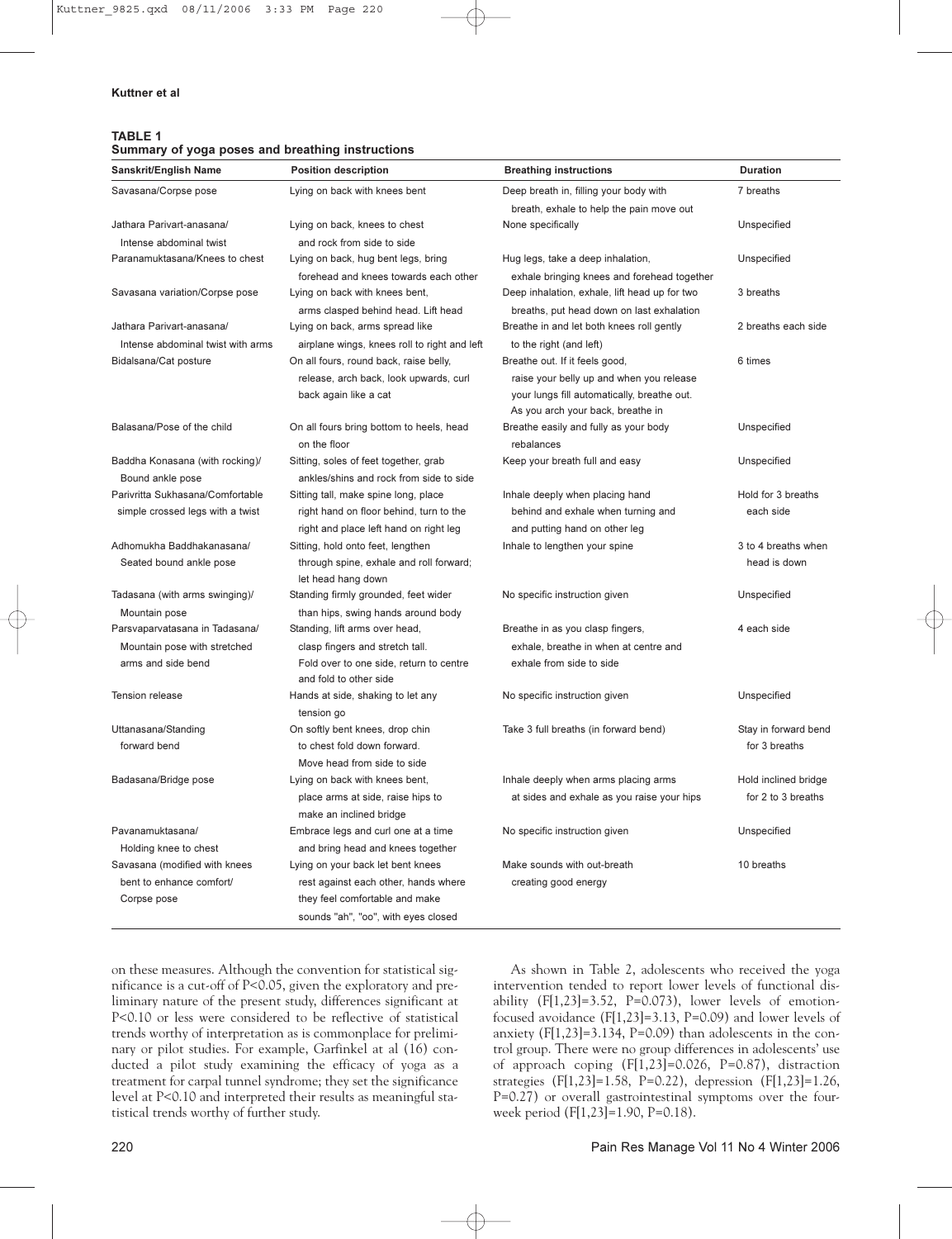#### TARI F 2 Outcome measures for yoga and wait list control groups at baseline and four-week follow-up

|                    |                   |                              |                 | <b>Wait list control</b>       |  |
|--------------------|-------------------|------------------------------|-----------------|--------------------------------|--|
|                    | Yoga group (n=14) |                              | group $(n=11)$  |                                |  |
|                    | <b>Baseline</b>   | Follow-up                    | <b>Baseline</b> | Follow-up                      |  |
| Primary outcomes   |                   |                              |                 |                                |  |
| GI symptoms        | $1.34 \pm 0.41$   | $1.11 \pm 0.73$              | $164+077$       | $1.52 \pm 0.74$                |  |
| Pain intensity     | $4.93 \pm 1.74$ * |                              | $6.82 + 2.40*$  |                                |  |
| <b>FDI</b>         | 24.87±12.85       | 24 36+12 901                 | $31.55 + 11.60$ | $34.00 \pm 12.55$ <sup>†</sup> |  |
| Secondary outcomes |                   |                              |                 |                                |  |
| CDI                | $3.25 \pm 2.18$   | $264+195$                    | $4.36 + 4.15$   | $4.27 \pm 5.00$                |  |
| <b>RCMAS</b>       | $10.90 + 5.32$    | 10 64+5 20 <sup>†</sup>      | 14.62±7.19      | 14 75+6 42 <sup>1</sup>        |  |
| PCO                |                   |                              |                 |                                |  |
| Emotion-           | $1.29 \pm 0.58$   | $1.07 \pm 0.54$ <sup>†</sup> | $1.64 \pm 0.87$ | $1.66 \pm 1.10$ <sup>†</sup>   |  |
| focused            |                   |                              |                 |                                |  |
| avoidance          |                   |                              |                 |                                |  |
| Distraction        | $2,14+166$        | $2,18+0,94$                  | $166+098$       | $1.69 + 0.98$                  |  |
| Approach           | $1.87 + 0.58$     | $1.92 \pm 0.73$              | $1.83 + 0.70$   | $1.87 + 0.80$                  |  |

Results are presented as mean ± SD. \*Significant mean difference between groups at baseline,  $P < 0.10$ ; <sup>†</sup>Significant mean difference between the yoga and wait list control groups at follow-up, P<0.10. Note: Data for pain intensity at follow-up are not presented or analyzed because there was a significant difference between these groups at baseline. Children's Depression Inventory (CDI) data were missing for two participants in the yoga condition at baseline. Revised Child Manifest Anxiety Scale (RCMAS) data were missing for one participant in the wait list condition at baseline. FDI Functional Disability Inventory; GI Gastrointestinal; PCQ Pain Coping Questionnaire

After the wait list control group participated in the yoga intervention, their data were merged with that of the yoga group to allow for a global examination of pre- and postintervention effects using a series of paired samples t tests for the entire sample. Table 3 provides a summary of the means, standard deviations and results of the t tests. As the table illustrates, there was a significant reduction in reports of gastrointestinal symptoms  $(t[1,24]=3.15, P<0.01)$  and a trend for lower levels of emotion-focused avoidance  $(t[1,24]=2.82, P=0.10)$  following participation in the yoga intervention.

Following completion of the yoga intervention, adolescents indicated that they had practiced the yoga on a fairly frequent basis (mean  $6.81\pm2.52$  of 10), although many of the adolescents (n=16) reported difficulties completing the yoga on a daily basis due to other commitments (eg, school work, chores). Several of the adolescents (n=7) reported that it was difficult for them to practice the yoga when they were not feeling well. "When I was in pain the program was harder to do, but nothing would have made the actual program easier."

Regardless, the adolescents indicated that the yoga was generally quite helpful (mean 7.18±2.46 of 10); they spontaneously reported that the yoga increased feelings of relaxation and calm (n=12), decreased pain (n=13), improved sleep (n=3) and increased energy or concentration (n=4). In addition, the adolescents reported that the yoga was very enjoyable (mean 8.24±2.07 of 10) and easy to do (mean 9.16 $\pm$ 1.32 of 10). All but one of the adolescents (n=24) reported that they planned to continue to use the yoga to manage their IBS in the future.

#### TABLE 3

Results of paired sample t tests comparing pre- and postintervention data after combining the two groups into one sample

|                    | Preintervention<br>Mean ± SD | <b>Postintervention</b><br>Mean ± SD | <b>Paired samples</b><br>t(24) |  |  |
|--------------------|------------------------------|--------------------------------------|--------------------------------|--|--|
| Primary outcomes   |                              |                                      |                                |  |  |
| GI symptoms        | $1.42 \pm 0.57$              | $0.93 + 0.66$                        | $3.15$ , P=0.004*              |  |  |
| Pain intensity     | $5.73 \pm 2.32$              | $514+195$                            | 1.34, P=0.20                   |  |  |
| FDI                | 28.89±13.29                  | 27.32±12.54                          | $0.86. P=0.40$                 |  |  |
| Secondary outcomes |                              |                                      |                                |  |  |
| CDI                | $3.72 \pm 3.83$              | $3.14 \pm 2.55$                      | $1.25, P=0.23$                 |  |  |
| <b>RCMAS</b>       | $12.60 + 6.03$               | $11.95 \pm 6.08$                     | $1.28, P=0.21$                 |  |  |
| <b>PCO</b>         |                              |                                      |                                |  |  |
| Fmotion-           | $1.46 \pm 0.85$              | 1 22+0 76                            | $2.82. P=0.10*$                |  |  |
| focused            |                              |                                      |                                |  |  |
| avoidance          |                              |                                      |                                |  |  |
| Distraction        | $1.94 \pm 0.86$              | $1.97 \pm 0.94$                      | $-0.35, P=0.73$                |  |  |
| Approach           | $1.87 \pm 0.67$              | $1.96 \pm 0.65$                      | $-1.07, P=0.29$                |  |  |

\*Significant at P<0.10. Note: The above data are based upon an n=25 with the exception of Children's Depression Inventory (CDI) and pain intensity which have n=22 due to missing values. FDI Functional Disability Inventory; GI Gastrointestinal; PCQ Pain Coping Questionnaire; RCMAS Revised Child Manifest Anxiety Scale

#### DISCUSSION

Following the recent interest in mind-body approaches for assisting patients with IBS (10), the present paper reports the results of a preliminary randomized study of yoga as an intervention for adolescents with IBS. Adolescents in the yoga group tended to report lower levels of functional disability, fewer emotion-focused avoidance pain coping strategies (ie, internalizing and externalizing), and less overall anxiety than adolescents in the control group. Additionally, after the control group received the yoga intervention and their pre- and postintervention data were merged with those of the yoga group, adolescents across both groups reported significantly lower levels of gastrointestinal symptoms and tended to report lower levels of emotion-focused coping. The results of these parallel sets of analyses, using both between-subject and withinsubject analytical approaches, provides converging evidence for the benefits of yoga among adolescents with IBS. These findings are consistent with those reported by Taneja et al (21) among adult patients with IBS and those reported by Raghavan et al (27) in a smaller sample of young adults, where positive effects of yoga were found on general well-being. Mind-body methods such as yoga, with its reliance on deep relaxed abdominal breathing and attention to comfort, may disrupt chronic patterns of functional disability, anxiety and maladaptive coping, which subsequently could reduce overall levels of gastrointestinal symptoms.

In addition to beneficial effects in various areas of functioning, as assessed using validated measures, the adolescents themselves reported the yoga intervention to be helpful, enjoyable and easy to do. "It gave me something new that I hadn't tried." "When I felt the pain coming on and did the yoga, the pain was less after the yoga." "I haven't missed nearly as much school. It makes me a lot happier too." "Though the pain is still there, you have done a lot to help me deal with it and control it, and I appreciate that a lot." The two most common areas in which the adolescents reported improvements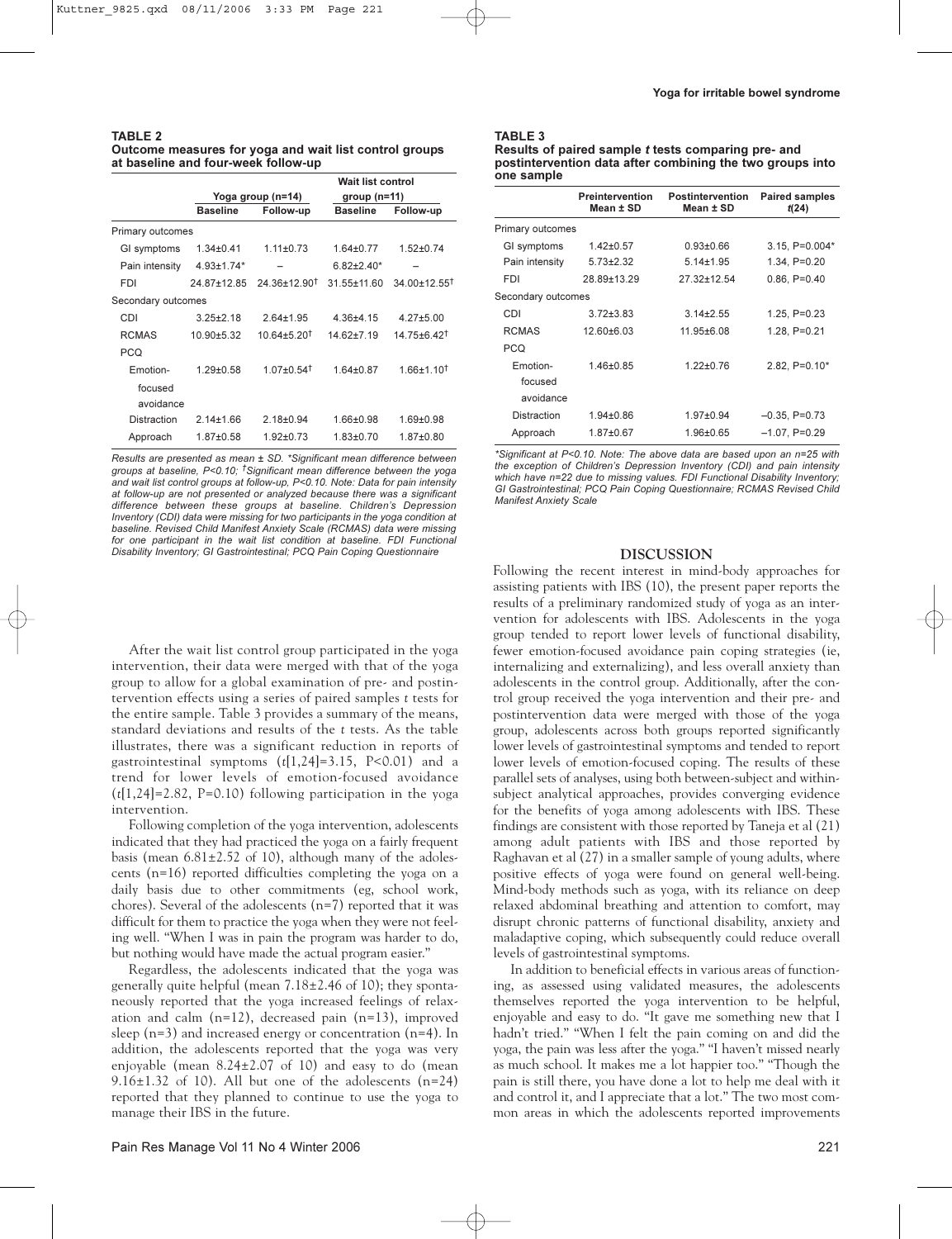included pain and feelings of relaxation or calm. Nearly all of the adolescents reported plans to continue using yoga as a strategy for managing their IBS. Despite this endorsement, a number of the adolescents reported barriers to completing the yoga practice on a daily basis, due to other commitments such as school work or chores, despite the relatively minimal time required (ie, approximately 10 min each day). Additional consideration will need to be given to how yoga interventions can be delivered in a way that is most feasible and enjoyable given adolescents' busy schedules. It is possible that more structure and peer interaction (eg, group classes) or individualized programs (which were not possible due to the video format of this intervention) may enhance adolescent motivation for completing daily yoga practice. A number of the participants stated that the program could have been more helpful for them if they had more yoga poses to choose from and if the video was longer. The video could be improved by providing an interactive digital video disc (DVD) where adolescents could select postures based on how they were feeling and where their pain (if any) was centralized.

The current study builds on this earlier work by using a randomized approach with a larger sample size and extends the recent findings among adult patients with IBS to a sample of adolescents. Although the relatively small sample size and corresponding low statistical power in the present study is a limitation, the positive effects reported in this paper are promising. The current study provides promising data regarding the potentially beneficial effects of yoga among adolescents with

#### REFERENCES

- 1. Spollett GR. Irritable bowel syndrome: Diagnosis and treatment. Nurse Pract 1989;14:32-44.
- 2. Hyams JS, Burke G, Davis PM, Rzepski B, Andrulonis PA. Abdominal pain and irritable bowel syndrome in adolescents: A community-based study. J Pediatr 1996;129:220-6.
- 3. Goodman JE, McGrath PJ. The epidemiology of pain in children and adolescents: A review. Pain 1991;46:247-64.
- 4. Walker LS, Garber J, Greene JW. Psychosocial correlates of recurrent childhood pain: A comparison of pediatric patients with recurrent abdominal pain, organic illness, and psychiatric disorders. J Abnorm Psychol 1993;102:248-58.
- 5. Thompson WG, Longstreth GF, Drossman DA, Heaton KW, Irvine EJ, Muller-Lissner SA. Functional bowel disorders and functional abdominal pain. Gut 1999;45:1143-7.
- 6. Hyams JS, Hyman PE. Recurrent abdominal pain and the biopsychosocial model of medical practice. J Pediatr 1998;133:473-8.
- 7. Dickhaus B, Mayer EA, Firooz N, et al. Irritable bowel syndrome patients show enhanced modulation of visceral perception by auditory stress. Am J Gastroenterol 2003;98:135-43.
- 8. Mayer EA, Craske M, Naliboff BD. Depression, anxiety, and the gastrointestinal system. J Clin Psychiatry 2001;62:28-36.
- 9. Mayer, EA. Visceral and Nociceptive Sensory Information Processing in the Central Nervous System. Paper presented at the American and Canadian Pain Societies Joint Meeting, Vancouver, British Columbia, May 2004.
- 10. Mayer EA. Collaborative health for IBS. Clin Gastroenterol Hepatol 2003;1:423-4.
- 11. Saper RB, Eisenberg DM, Davis RB, Culpepper L, Phillips RS. Prevalence and patterns of adult yoga use in the United States: Results of a national survey. Altern Ther Health Med 2004:10:20-1.
- 12. Oken BS, Kishiyama MA, Zajdel D et al. Randomized controlled trail of yoga and exercise in multiple sclerosis. Neurology 2004;62:2058-64.
- 13. Collins C. Yoga: Intuition, preventive medicine, and treatment. Obstet Gynecol Neonatal Nurs 1998;27:563-8.
- 14. Kaliappan L, Kaliappan KV. Efficacy of yoga therapy in the management of headaches. J Indian Psychol 1992;10:41-7.

IBS and highlights areas that should be assessed and issues that need to be considered in future research. For example, future randomized trials are needed with larger sample sizes to replicate and extend the results of the present study. It would also be important for future studies to extend the follow-up period beyond four weeks and explore alternate methods for delivering the yoga intervention. In the meanwhile, it appears that yoga is a mind-body approach found to be enjoyable by many adolescents with IBS; yoga shows promise as a valuable intervention for this population.

ACKNOWLEDGEMENTS: Thanks are extended to Dr Mark Kovacs and Ms Hardeep Dhaliwal for their assistance with participant recruitment, Marie Royer and Janice Clarfield for their assistance in development of the yoga video, Candice Johnson for assisting with the yoga instructional sessions, Dr Carl von Baeyer and Ms Kelly Hayton for their assistance with various aspects of this project, and Ms Sarah Peddle for her assistance with reanalysis of the data and editing of this manuscript. The authors are also grateful to the Division of Gastroenterology at the BC's Children's Hospital for their support and interest in this project. Dr Chambers is now in the Departments of Pediatrics and Psychology, Dalhousie University, Halifax, Nova Scotia where she holds a Canada Research Chair in Pain and Child Health. This research was supported by a private donation to Dr Kuttner and an establishment award from the British Columbia Research Institute for Children's and Women's Health to Dr Chambers. Dr Chambers was supported by career awards from the Canadian Institutes of Health Research and the Michael Smith Foundation for Health Research.

- 15. Reilly R. Acute and prophylactic treatment of migraine. Nurs Times 1994;90:35-6.
- 16. Garfinkel MS, Singhal A, Katz WA, Allan DA, Reshetar R, Schumacher HR Jr. Yoga-based intervention for carpal tunnel syndrome: A randomized control trial. JAMA 1998;280:1601-3.
- 17. Garfinkel MS, Schumacher HR, Husain A, Levy M, Reshetar RA. Evaluation of a yoga based regimen for treatment of osteoarthritis of the hands. J Rheumatol 1994;21:2341-3.
- 18. Sathyaprabha TN, Murthy H, Murthy BT. Efficacy of naturopathy and yoga in bronchial asthma – a self controlled matched scientific study. Indian J Physiol Pharmacol 2001;45:80-6.
- 19. Murugesan R, Govindarajulu N, Bera TK. Effect of selected yogic practices on the management of hypertension. Indian J Physiol Pharmacol 2000;44: 207-10.
- 20. Williams KA, Petronis J, Smith D, et al. Effect of Iyengar yoga therapy for chronic low back pain. Pain 2005;115:107-17.
- 21. Taneja I, Deepak KK, Poojary G, Acharya IN, Pandey RM, Sharma MP. Yogic versus conventional treatment in diarrheapredominant irritable bowel syndrome: A randomized control study. Appl Psychophysiol Biofeedback 2004;29:19-33.
- 22. Savic K, Pfau D, Skoric S, Pfau J, Spasojevic N. The effect of Hatha yoga on poor posture in children and the psychophysiologic condition in adults. Med Pregl 1990;43:268-72.
- 23. Platania-Solazzo A, Field TM, Blank J, et al. Relaxation therapy reduces anxiety in child and adolescent pediatric patients. Acta Paedopsychiatrica 1992;55:115-20.
- 24. Harrison LJ, Manocha R, Rubia K. Sahaja yoga meditation as a family treatment programme for children with Attention Deficit-Hyperactivity Disorder. Clin Child Psychol Psychiatry 2004;9:479-97.
- 25. Telles S, Srinivas RB. Autonomic and respiratory measures in children with impaired vision following yoga and physical activity programs. Int J Rehabil Health 1998;4:117-22.
- 26. Jain SC, Rai L, Valecha A, Jha UK, Bhatnager SOD, Ram K. Effect of yoga training on exercise tolerance in adolescents with childhood asthma. J Asthma 1991;28:437-42.
- 27. Raghavan R, Nielson-Joseph A, Naliboff B, Zeltzer L. The effects of yoga in adolescents with irritable bowel syndrome: A pilot study. J Adolesc Health 2000;26:104. (Abst)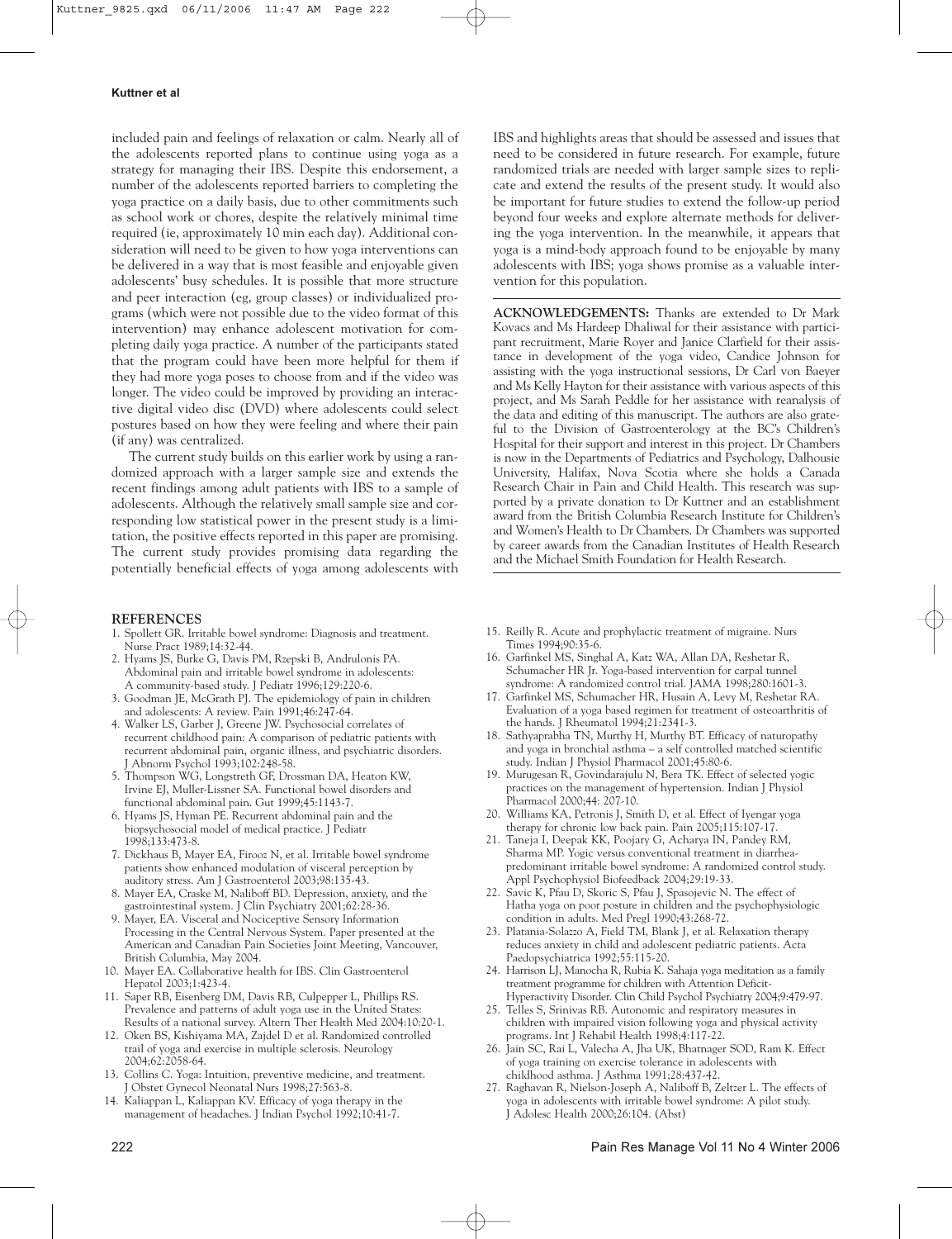- 28. Thompson WG, Dotevall G, Drossman DA, Heaton KW, Druis W. Irritable bowel syndrome: Guidelines for the diagnosis. Gastroenterol Int 1989;2:92-5.
- 29. Boyce PM, Kolosky NA, Talley NJ. Irritable bowel syndrome according to varying diagnostic criteria: Are the new Rome II criteria unnecessarily restrictive for research and practice. Am J Gastroenterol 2000;95:3176-83.
- 30. Cohen J. Statistical Power Analysis for the Behavioural Sciences. 2nd edn. Hillsdale, NJ: Lawrence Erlbaum, 1988.
- 31. Blanchard EB, Scharff L. Psychosocial aspects of assessment and treatment of irritable bowel syndrome in adults and recurrent abdominal pain in children. J Consult Clin Psychol 2002;70;725-38.
- 32. Walker LS, Greene JW. The Functional Disability Inventory: Measuring a neglected dimension of child health status. J Pediatr Psychol 1991;16:39-58.
- 33. Reid GJ, Gilbert CA, McGrath PJ. The Pain Coping Questionnaire: Preliminary validation. Pain 1998;76:83-96.
- 34. Reynolds CR, Richmond BO. Revised Children's Manifest Anxiety Scale (RCMAS) manual. Los Angeles, CA: Western Psychological Services, 1985.
- 35. Kovacs M. Children's Depression Inventory: Manual. New York: Multi-Health Systems, 1992.
- 36. Tabachnick BG, Fidell LS.Using Multivariate Statistics, 4th edn. Boston: Allyn and Bacon, 1996.